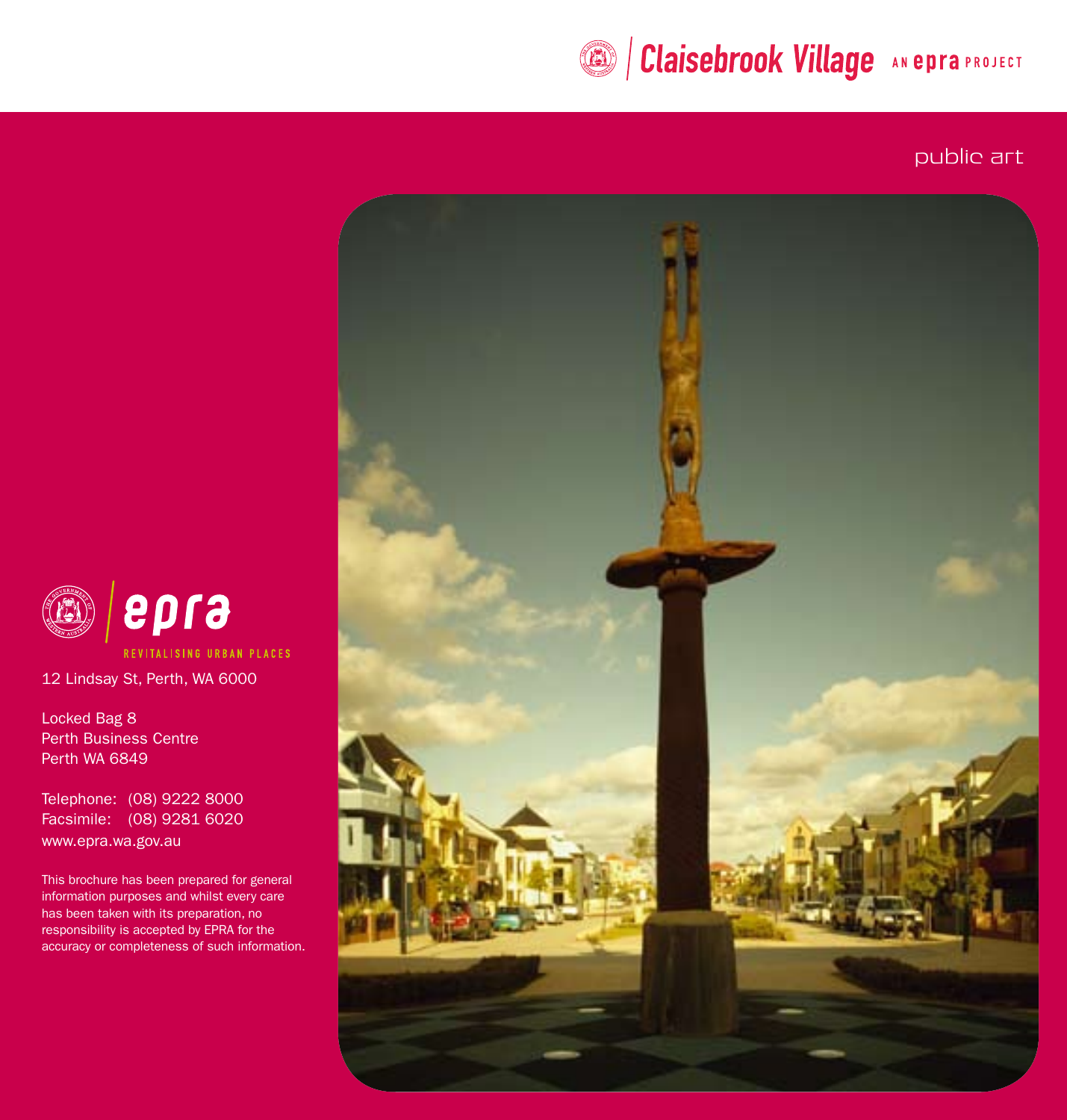# claisebrook village

If you're looking for that perfect balance of natural beauty and inner city vibrancy for your next outing, then look no further than Claisebrook village.

Located just 5 minutes from the Perth CBD, Claisebrook village boasts stunning views of the Swan River and city skyline, with pathways and cycle ways providing a perfect way to explore this stunning location. Plus, with its unique mix of restaurants, cafés and a variety of great specialty stores, you can check out the latest fashions, catch up for a drink, or dine in style.

# the art walk

What better way to explore Claisebrook village than by enjoying the Public Art walk? The talents of urban designers, landscape architects and artists are reflected in imaginative buildings, street furniture, landscape features and stand-alone works of art. Many pieces express East Perth's history and some are made from materials found on the redevelopment site or salvaged from old buildings.

The best way to take in the artworks and history of East Perth is to walk or cycle. A good starting point, and a central place to meet, is the artwork by Malcolm MacGregor on Royal Street (located opposite Regal Place). The raised black granite base of the artwork depicts an old map but is recognisable to the point where visitors can use it to orientate themselves. Many of the streets shown still bear the same names and the river, of course, is still there. The engraved granite tiles edging the main artwork refer to historical events and local landmarks that have made East Perth's history a rich and lively one.

From there, walk a few steps west along Royal Street to the start of The Greenway, a pedestrian path from the new TAFE college in Royal Street to Claisebrook Cove and the Swan River foreshore. Through the synergy of art and landscape a wonderful journey back through time has been realised.

Now that you've finished your art walk, why not wander up to Royal Street and check out the great range of dining options?

From casual cafés to fine dining  $$ there's bound to be something to suit your budget and taste buds!





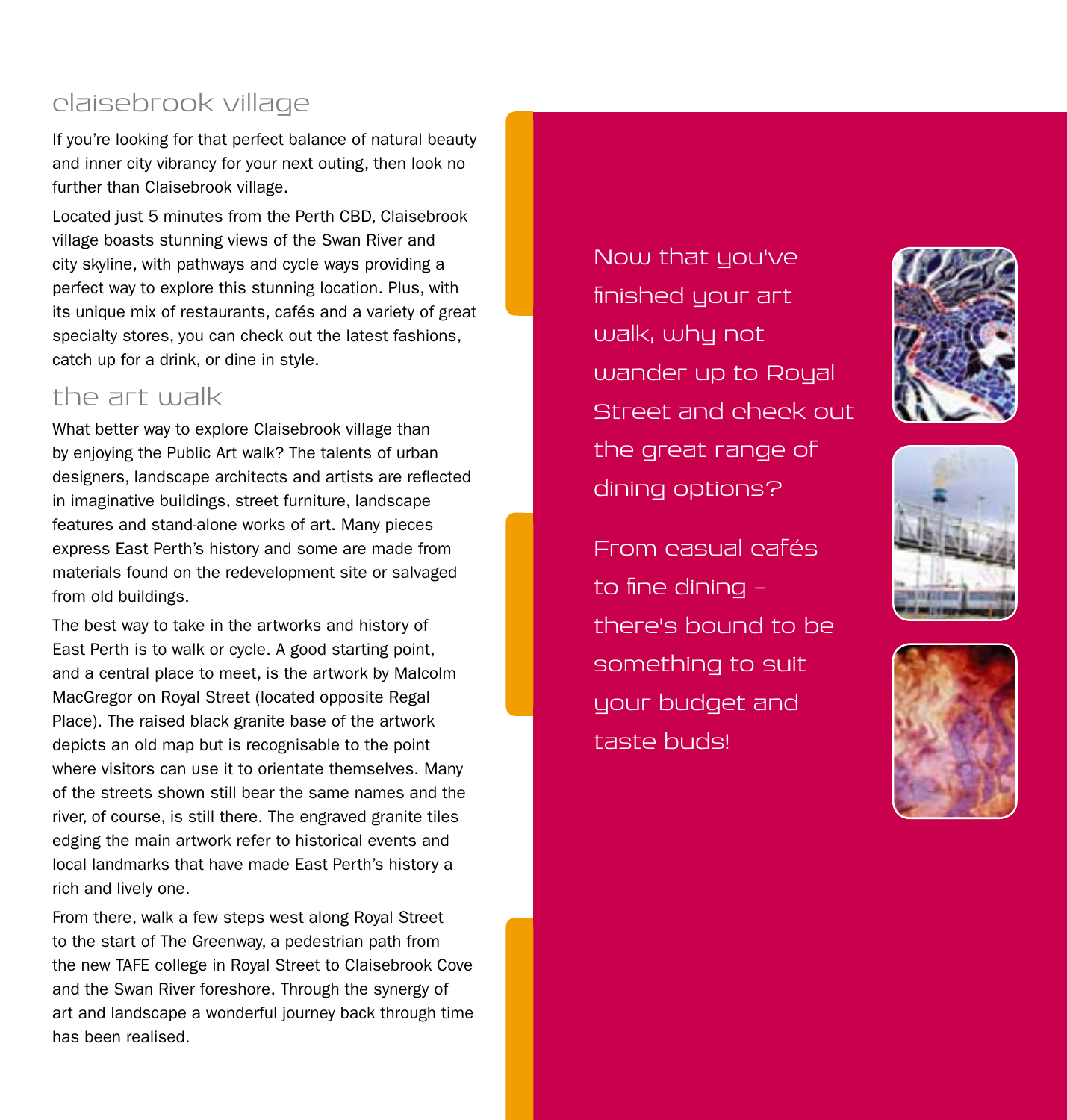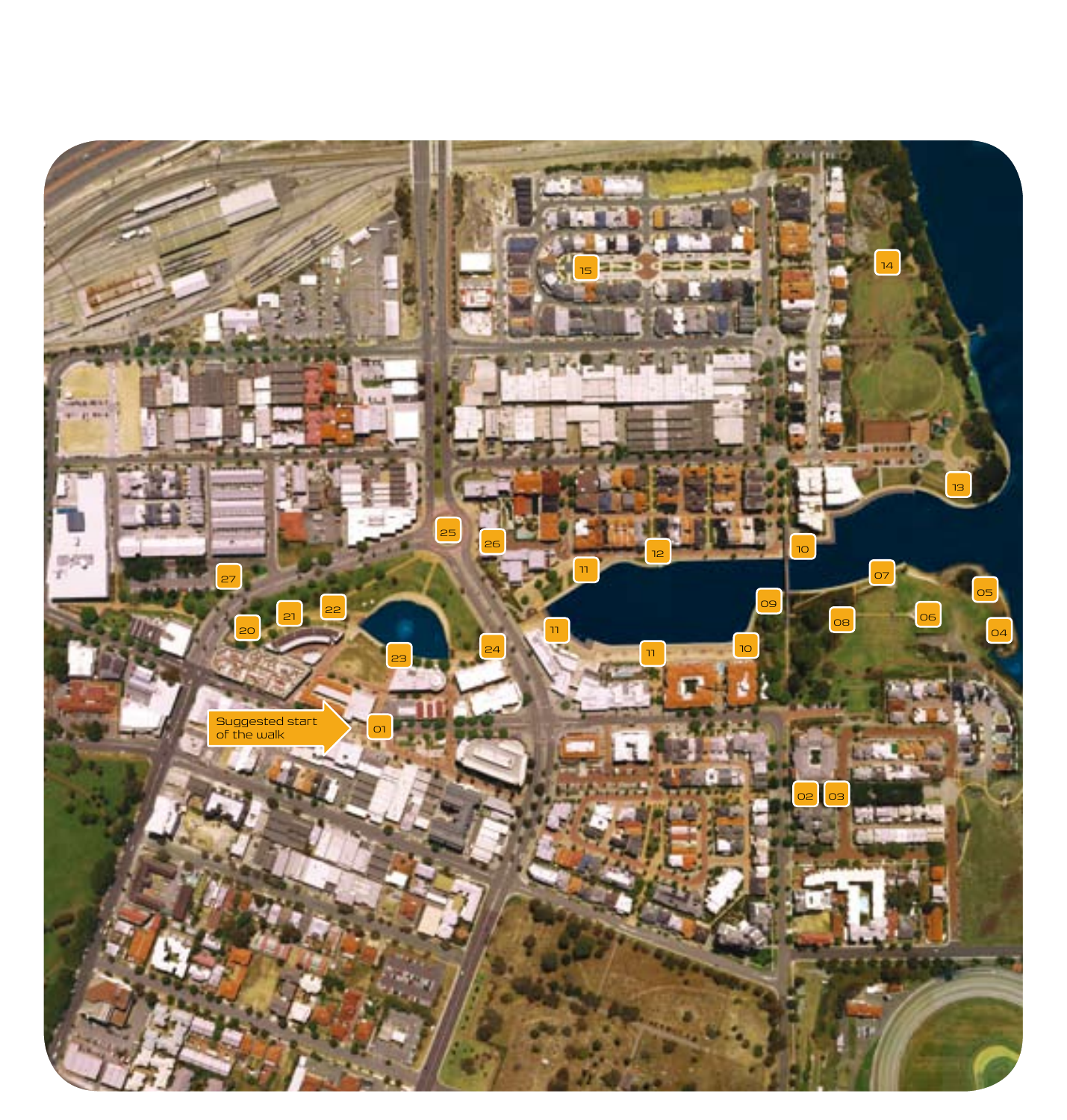

#### 01. Heritage Map

#### Artist: Malcolm MacGregor

Located on Royal Street, in the heart of East Perth, is a granite map set into the pavement. It shows the old East Perth, its streets and blocks, together with other elements that describe its rich history.



#### 02. Small Figurative Bronzes

#### Artist: Greg James

A series of small lifelike bronze castings have been installed to delight and surprise as part of the pocket park in Macey Place.

# 03. Theatre Seats

#### Artist: Mark Cox

Using recycled jarrah, two sets of curved seating provide a pleasant place for conversation or simply to read the paper.

#### 04. Illa Kuri

#### Artist: Toogarr Morrison

The whole area along the riverbank at Victoria Gardens has been renamed Ngango Batta's Mooditcher, translated as 'Sunshine's Living Strength' – a place of hope and friendship for Aboriginal people. The winding pathway is named Illa Kuri and describes the chain of lakes and wetlands that stretched across the landscape before the city was built.







# 05. Yoondoorup Boorna

# Artist: Alma Toomath

A very special old river gum, removed as part of the redevelopment, was treated and returned to the site at the request of the Noongar people. Its burnt and split trunk was used as a hiding place for goods and messages by those who once camped here.

# 06. Charnock Woman Mosaic Artists: Jenny Dawson, Sandra Hill and Miv Egan

The East Perth foreshore was a meeting and camping place for the Noongar people. This colourful ceramic mosaic tells the Noongar Dreaming Story of a giant evilspirit woman, known as the Charnock woman, who stole children. The story can be read on the accompanying wall plaque.

# 07. The Niche Wall Mural

## Artist: Joanna Lefroy Capelle

A stunning 14-metre-long wall mural is an allegory for the history and development of East Perth. It interprets the evolution of East Perth from its origins in the Bibbulmun nation, to settlement with the arrival of the Europeans, its industrial and horticultural growth, a phase of dormancy, and its renewal as a place of community and harmony of the human spirit. The relief mural is located in a limestone colonnade alongside the Cove. Acrylic and natural resins were applied to carved, wet cement render to create the work. Vegetation from the area was used to form its distinctive texture.



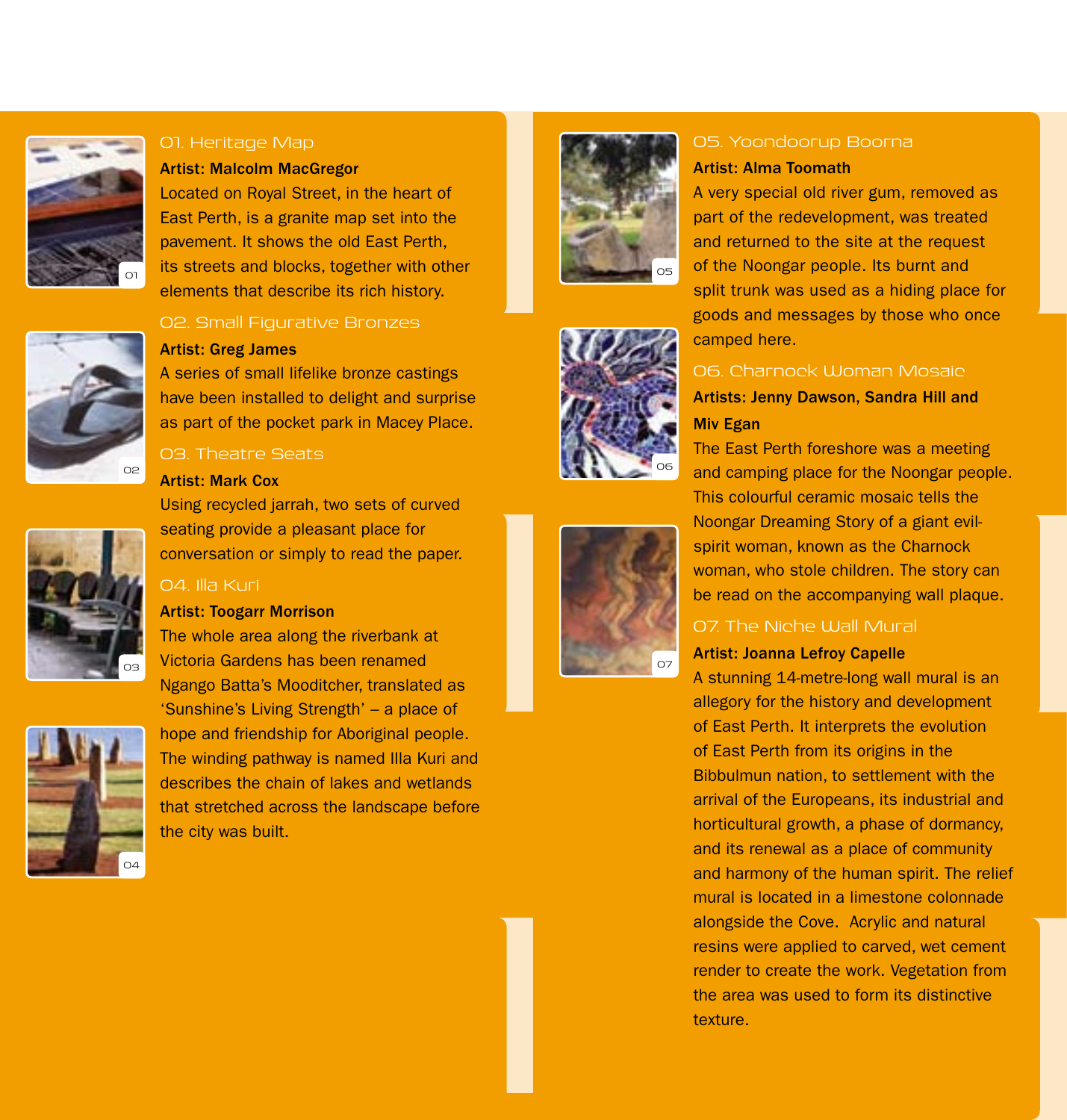



#### Artist: Ralph Drexel

This architectural folly refers to the graceful period architecture of Richard Roche Jewell and the popularity of the original Victoria Gardens at the end of the 19th Century, which was one of the earliest public gardens in Perth.



# 09. Trafalgar Road Culvert

# Artist: Nola Farman Writer: Marcelle George

As many trees as possible were retained during the redevelopment of East Perth. This one could not be moved, its roots



were so deeply entwined in the old box culvert that took the brook under Trafalgar Road. The text celebrates all those who lived in and loved East Perth during its years of neglect, sleeping out in the 'Star Hotel'.

# 10. Channel Markers

# Artist: Malcolm MacGregor

A pair of seats located on either side of the Cove, use the imagery of a river channel marker. They also commemorate Solomon Cook's water driven flourmill and the Caretaker's Cottage at the entry to Victoria Gardens by Architect Richard Roach Jewell.









# 11. Macey Walk Sculptured Seats Artist: Mark Cox

The industrial heritage of East Perth is an important part of local history. A series of four seats, constructed of jarrah timber recycled from the old PWD workshops, are based on the theme of pulleys, beams and rollers.

# 12. Sea Queen and Standing Figure

#### Artist: Tony Jones

The old river boat *Sea Queen* is permanently 'moored' at the jetty on the northern side of the Cove, now a place to sit and take in the view. The fishing boat was rescued and restored by sculptor Tony Jones. The memories of a life on the river are represented in *Standing Figure* holding a sailboat, her pivoting head always turned to the direction of the wind.

# 13. Concrete Poem

# Artists: Rob Finlayson and PlanE

Mardalup Park is on the site of the old Perth Gasworks. The poem here is a palindrome (you can read it forwards or backwards) about gas and is set into a concrete spiral.

# 14. Steel Magnolias

# Artist: Jon Denaro

These sculptures are made from industrial 'junk' salvaged from the old Perth Gasworks. They are like magnificent organic plants symbolising the park's metamorphosis from industrial land back to nature.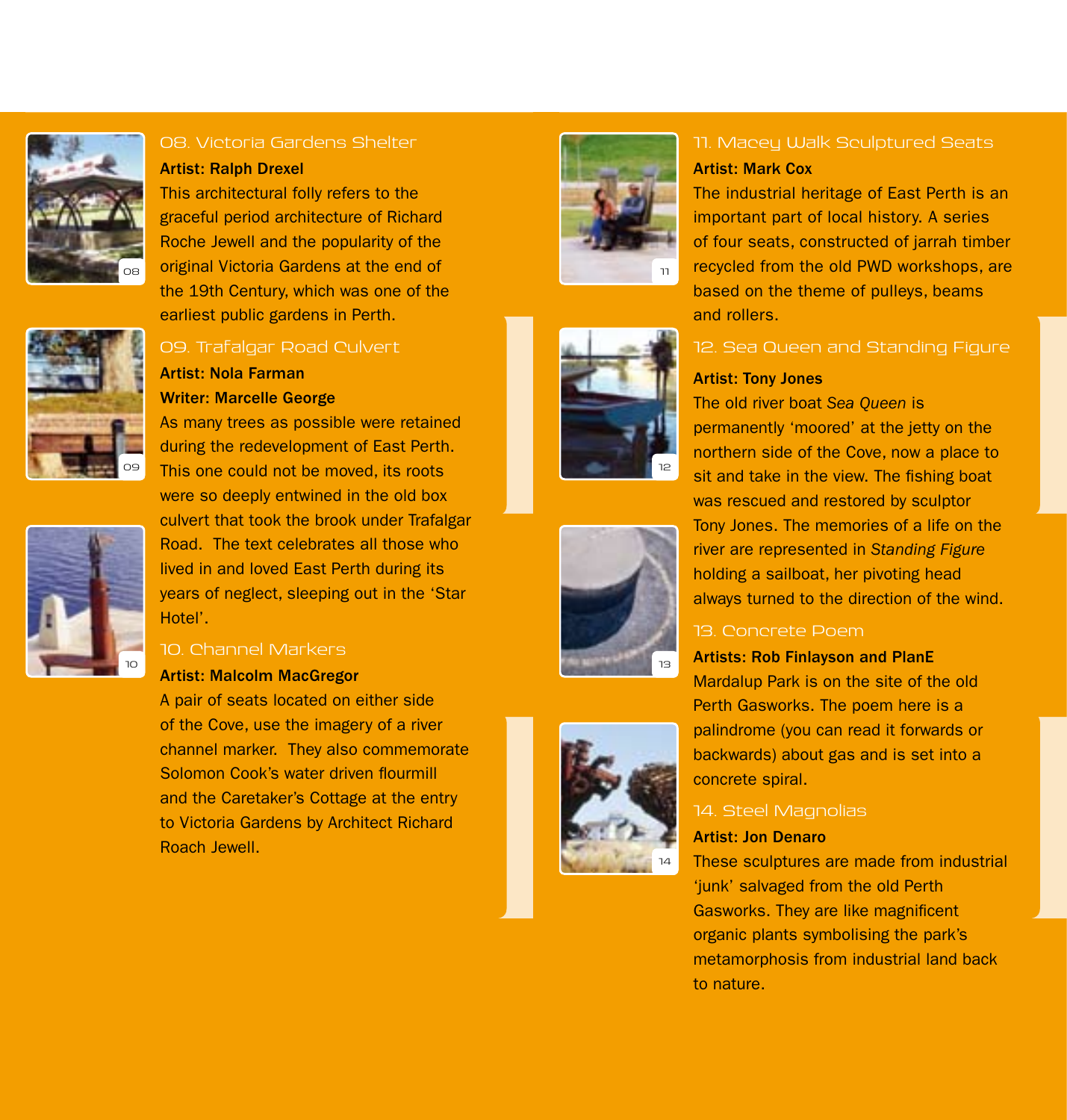



#### Artist: Russell Sheridan

In the elevated residential subdivision of Belvidere, a figure stands on its hands atop a timber column. This humorous spoof on Nelson's Column is surrounded by timber guardian dogs that are popular with children



# 16. Smoke Stack Wind Vane

#### Artist: Stuart Green

Located on the corner of Fielder and Kensington Streets and made of aluminium swings, this wind vane swings around inside the 'V' class locomotive smoke stack. Sculptured as an acknowledgment of the railway and its workers who worked at the Claisebrook Depot for nearly a century. The stack is arguably the last piece of coppersmithing completed at Westrail's

#### THE GREENWAY

17

A walk along The Greenway is a walk back in time. The gentle curves of the path, the lake and the harbour reflect the original lake and wetlands, while the works along the route tell the story.

Midland workshops before their closure.

#### 17. Drinking Fountain

# Artist: Nola Farman Writer: Marcelle George

A simple drinking fountain marks the start of the pedestrian walkway through East Perth. Poems on the side of the fountain refer to earlier times before the city and its bitumen took over.







#### 18. The Source

Artists: Nola Farman with Tract (WA) The spurting fountain creates a soothing spot to relax. It represents the unquenchable energy of the water that lies beneath the city streets.

# 19. The Weeping Wall

# Artist: Nola Farman Writer: Marcelle George

The curved limestone retaining wall not only ensures that a mature tree remains part of the new landscape, but also that the water artificially seeping through it reinforces the power and presence of water in this area of Perth. The text talks about the abundance of food found in the Claisebrook wetland and how it was cooked in the past.

# 20. The Return of the Tea Tree

#### Artist: Nola Farman

The artist has tried to create a tension between our own memories of a real wetland and the artificial landscape of the Greenway. This area used to be called Tea Tree Lagoon and the artist had locally extinct paper barks grown especially for the site. The paper barks appear to be forcing their way through the paving; irregularities in the limestone channel make the water bubble and dance.